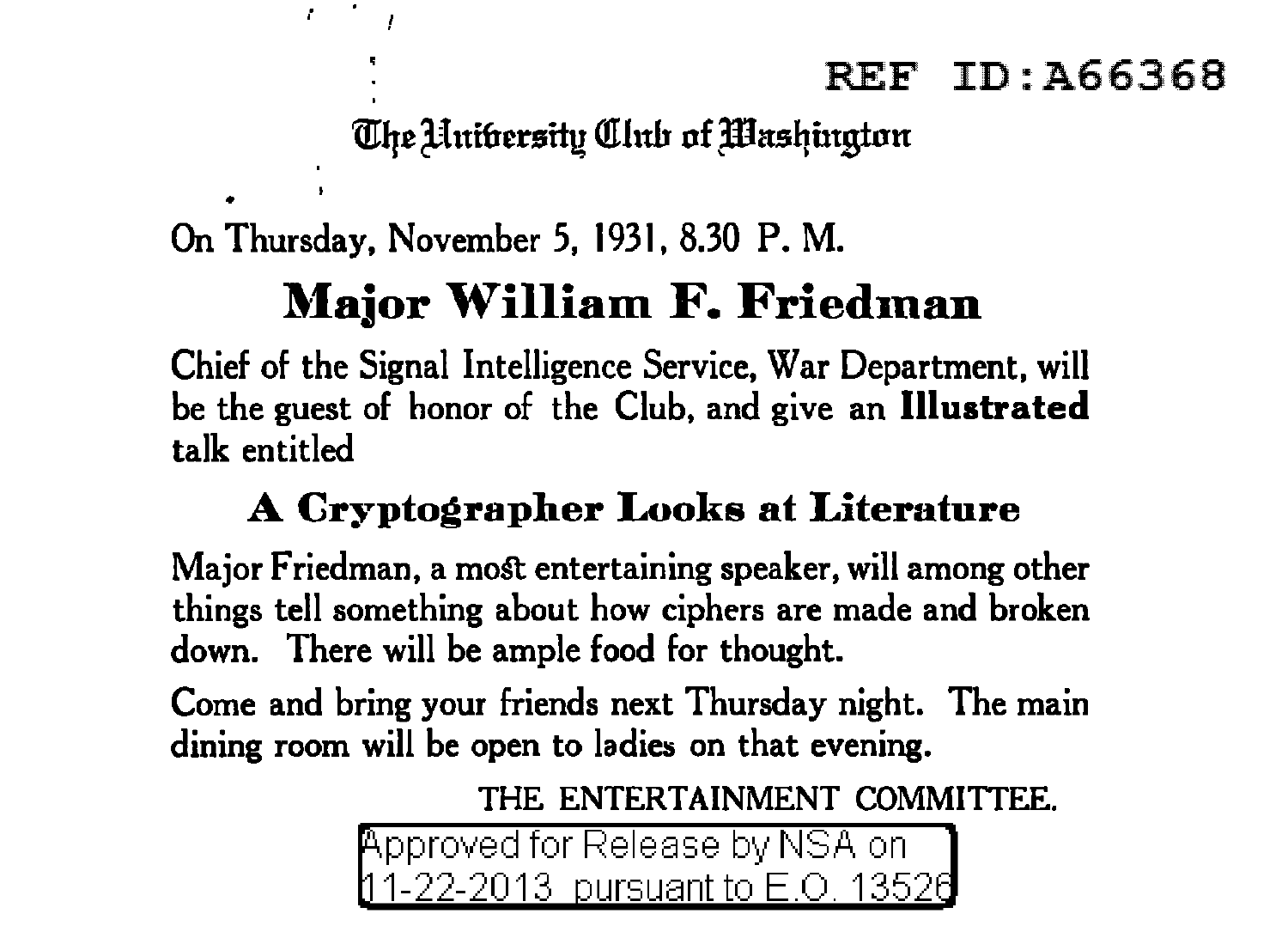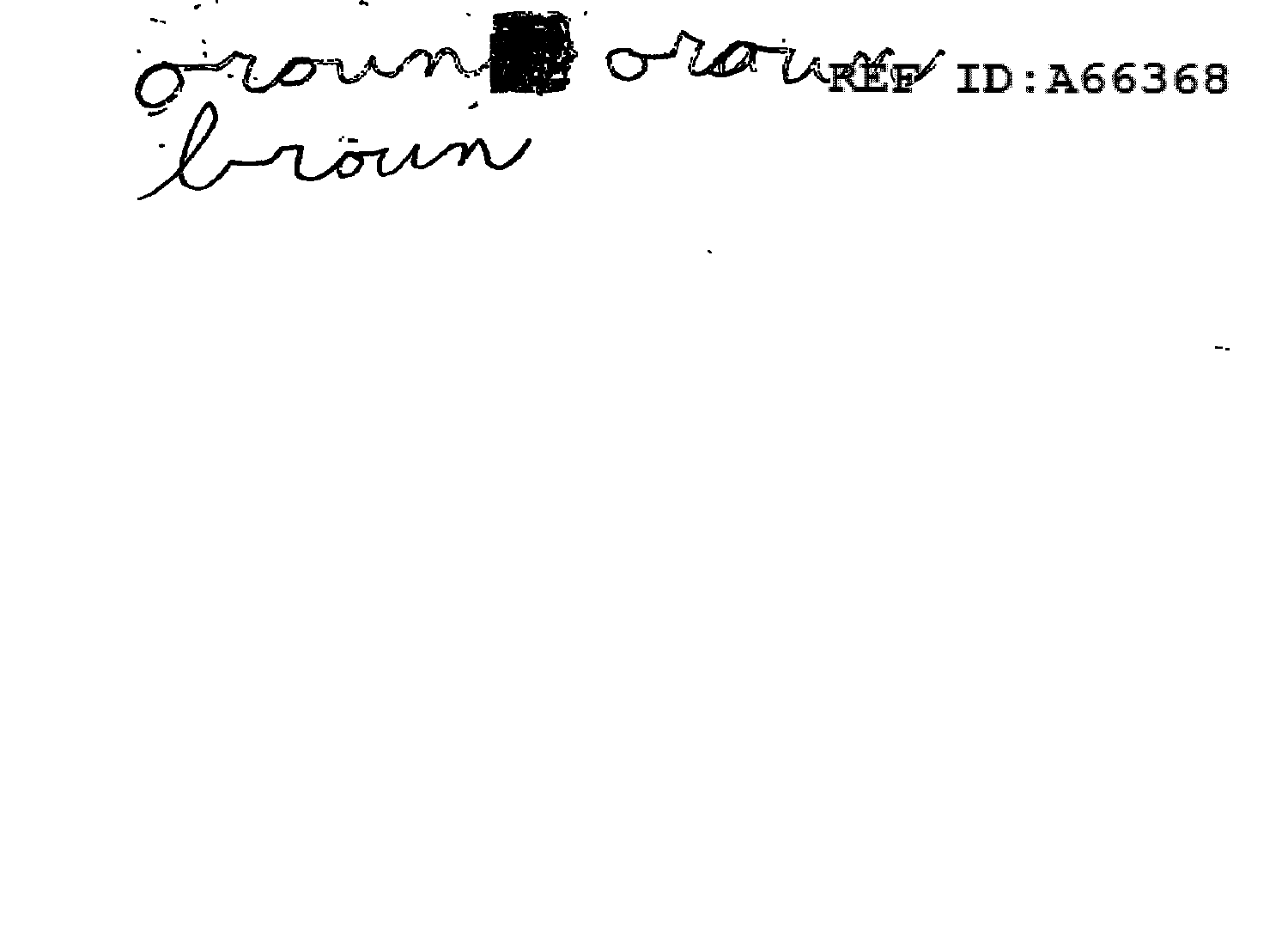# **BULLETIN**

#### OF

## **The Cinibersity Club of** *C***Hashington**

*Issued Monthly* CECIL J. WILKINSON, *Editor November 1, 1931.* 

--- \_,..,\_===-=- :-::-====:.=.....\_ .-=------:=-===========-=-

"The object of the Club shall be to promote science, literature, and art, and to<br>maintain a Club House for purpose of social intercourse amongst its members<br>and for mutual improvement."—Art. II, By-Laws.

EMINENT CRYPTANALYST WILL LECTURE NOVEMBER 5TH DID Francis Bacon write the plays attributed to William Shakespeare?<br>Do you believe with the late Professor Newbold that Roger Bacon had a microscope in the 13th century despite the fact that the date of invention of this device is generally regarded as 1686? What are ciphers and how arc they broken down? These and other fascinating questions will be answered in the lecture to be given in the Club on Thursday evening, November 5th, by Major William F. Friedman, chief of the signal intelligence service of the War Department. "A Cryptographer Looks at Literature" is to be the subject of Major Friedman's ta1k, which will be illustrated with the only set of lantern slides of its kind in existence. Major Friedman is a Cornell alumnus of the class of 1914. He is considered the most eminent cryptanalyst in America.

Mr. James Oliver Murdock, a member of the entertainment committee of the Club, will introduce Major Friedman. The main dining room will be open to ladies for dinner and the lecture wi11 begin promptly at 8:30 o'clock.

### SOPRANO AND PIANIST TO FEATURE MUSICAL

ONTINUING the series of programs that has built up for the University Club the reputation of being one of the musical centers of the community, the entertainment committee announces Miss Gretchen Hood, prima donna soprano, and Mr. Malton Boyce, pianist, in a joint recital on Thursday evening, November 19th, at 8:30 o'clock. Miss Hood has had leading rôles with the Aborn, San Carlos and Savage Opera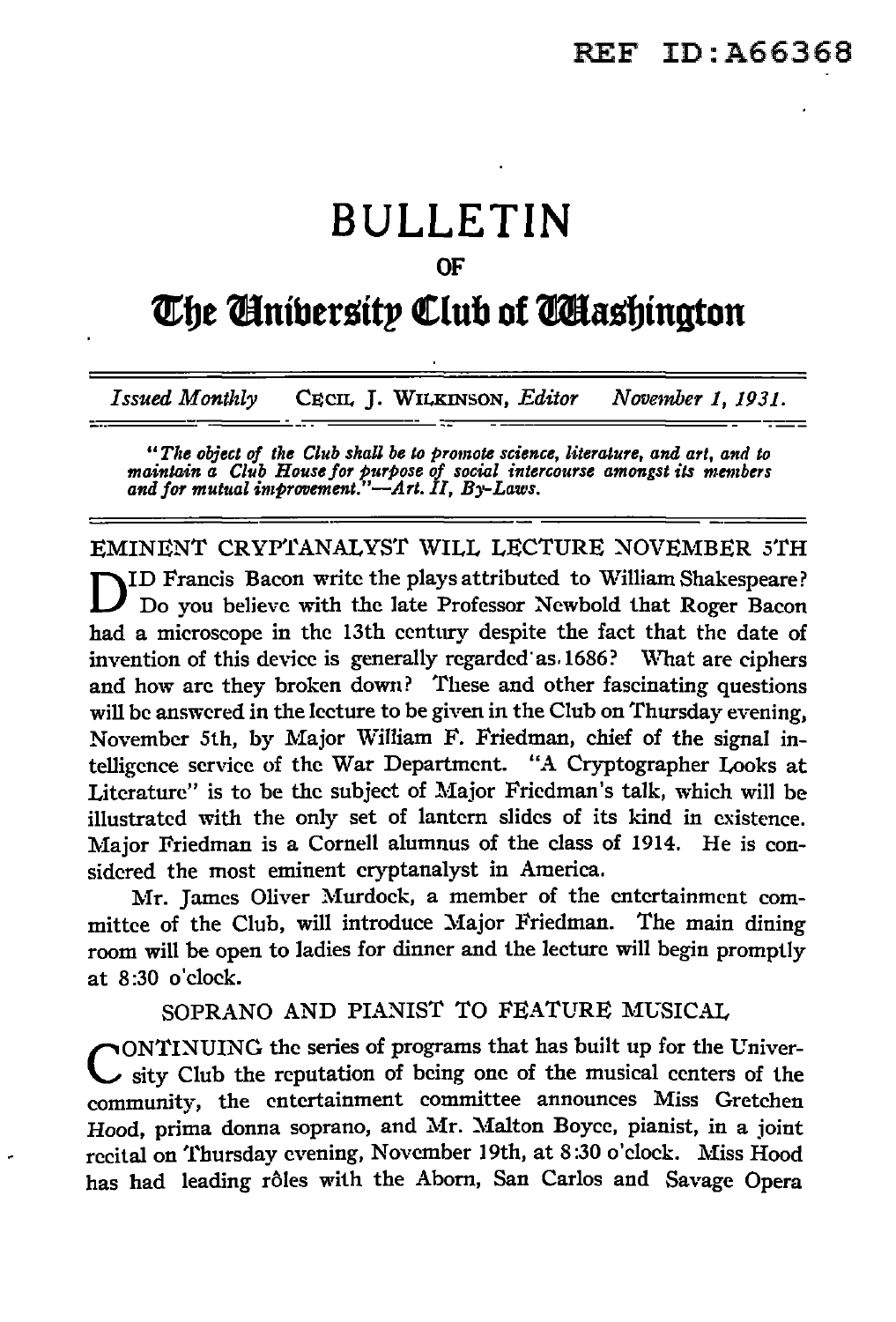Companies. Mr. Boyce, a brilliant artist, will be remembered for his splendid playing when he appeared before the Club in a joint recital with  $\cdot$ Miss Marjorie Lowe in 1929 and with Mr. Robert Richard Dieterle, baritone, last April. Miss Eula Alexander will be Miss Hood's accompanist. The main dining room will be open to the ladies for dinner.

Many dinner parties preceded the October musical arranged by the entertainment committee. The list of artists was headed by Mr. George O'Connor and included our own Mr.' Jack Bowie.

## TWO-HEADED GOD IS DANCERS' PATRON SAINT

TERPSICHOREAN members of the Club have adopted as their patron saint the god Janus—with one face looking back at the last dance and the other looking forward to the next one.

Manly figures, beauty and ballroom agility were in evidence at the Hallowe'en dance in the Club on October 27th. One hundred and fifty members and guests enjoyed the music of Sidney's Mayflower Orchestra.

Among those who were hosts at dinner before the dance were Mr. Proctor L. Dougherty, the president of the Club; Mr. Harry J. Anslinger, Mr. Edward L. Bacher, Mr. Harold A. Brooks, Dr. Marshall J. Brushart, Mr. Charles Campbell, Mr. John W. Cleaton, Mr. A. Lane Cricher, Mr. Northcutt Ely, Mr. Karl Knox Gartner, Mr. Joh~ P. Jackson, Mr. Howard S. LeRoy, Mr.· Lewis Lofton Moneyway, Mr. J. B. Peat, Mr. J. W. S. Peters, Mr. Charles E. Phillips, Mr. Percy W. Phillips, Mr. Frederick L. Pierce, Mr. Mark H. Rathburn, Mr. John J. Reinhard, Mr. John G. Remey, Mr. Henry T. Saunders, Mr. Andrew Sharpe, Mr. Stanley P. Smith, Mr. Albert E. Stephens, Mr. W. Waverly Taylor, Mr. Norman T. Wall, Col. Rawson Warren, Mr. Wellstood White and Mr. Cecil J. Wilkinson.

· The next dinner dance will take place on November 24th, the Tuesday. evening of Thanksgiving week. Other dances calendared by the committee of which Mr. W. Waverly Taylor is chairman are as follows: Christmas, December 22nd; Mid-Winter, January 26th; Washington's Birthday, February 23rd; St. Patrick's, March 15th; Easter, April 19th.

#### . MEMBERSHIP ELECTIONS AND PROPOSALS

THE election is announced of the following new members: Mr. Kenneth Carl Macpherson, resident, University of Chicago; Mr. Henry Ravenel, resident, University of Michigan and George Washington University; Major George C. Royall, Jr., resident, University of North Carolina; Dr. Eugene E. Willison, non-resident, Kansas State Agricultural College.

 $\overline{\mathcal{N}}$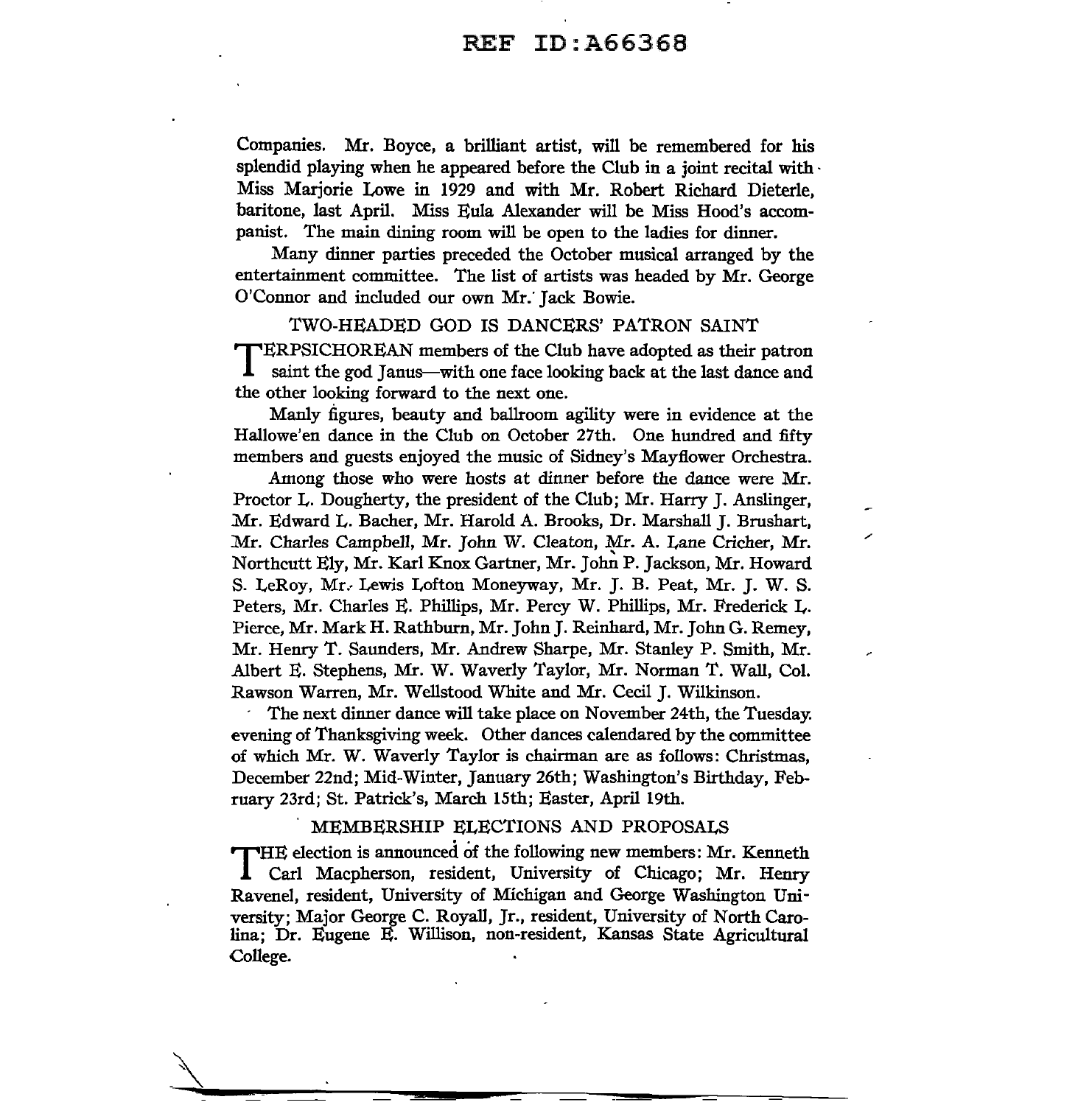Four proposals for membership are pending:

Mr. Frederick G. Brownell, non-resident, New York University. Proposed by Mr. Eliot C. Lovett; seconded by Mr. Howard S. LeRoy.

Dr. Carl B. McKinley, resident, University of Michigan. Proposed by Dr. Daniel L. Borden; seconded by Mr. Gilbert L. Hall. '

Dr. Arthur R. Bumstan, non-resident, Lafayette College, Columbia University and Heidelberg University (Germany). Proposed by Mr. Cecil J. Wilkinson; seconded by Mr. George F. Snyder.

Mr. Harry C. Davis,. resident, George Washington. University. Proposed by Mr. Gilbert L. Hall; seconded by Mr. Lewis LoftonMoneyway.

#### BUILDING COMPANY CASE BEFORE COURT

ARGUMENT on the demurrer in the case brought by Clarence De Knight to restrain the Building Company from increasing the mortgage on the club property was heard in "the Corporation Court, Alexandria, Va., on October 28th.

The Building Company was represented by Mr. Leo P. Harlow, while Mr. Henry P. Blair made a short statement on behalf of the Club. The Court took the case under advisement and it is hoped that an opinion will be handed down at an early date. The following members were present: Messrs. George F. Snyder, Gilbert L. Hall, Stanley P. Smith, George M. McClellan, Karl Knox Gartner, Proctor L. Dougherty, J. Raymond Hoover, Oliver Metzerott, H. L. Rust, E. H. Van Fossan and Thomas E. Brown.

#### NEWLY-ACQUIRED LIBRARY BOOKS COVER MANY THEMES

 $\blacksquare$ URCHASE of a number of new books for the recent-acquisitions table has been authorized by the library committee of which Mr· Sewall Key is the chairman. The following will shortly appear: *Letters of Madame,* Volume II; *Peggy Eaton,* Pollack; *Along the Road,* Huxley; *The Story of the Confederacy,* Henry; *The Golden Vase,* Lewisohn; *Tidewater Maryland,* Wilstach; *The Virtuous Knight,* Sherwood; *A Correspondence,* Ellen Terry and Bernard Shaw;Musicat *Night,* Huxley; *Mexican-Maze,* Beals; *Epic of America,* Adams; *The Scientific Outlook,* Russell; *Women and Roccoco in France,* Toth; *Best Short Stories* (1931), O'Brien; *American Beauty,* Ferber; *Naked* on *RoUer Skates,* Bodenheim; *The Good Companion,* Priestly; *The Basque People,* Canfield; *Duke of Wellington,* Guedalla.

At the suggestion of the ever-observing Mr. George McClellan, Ed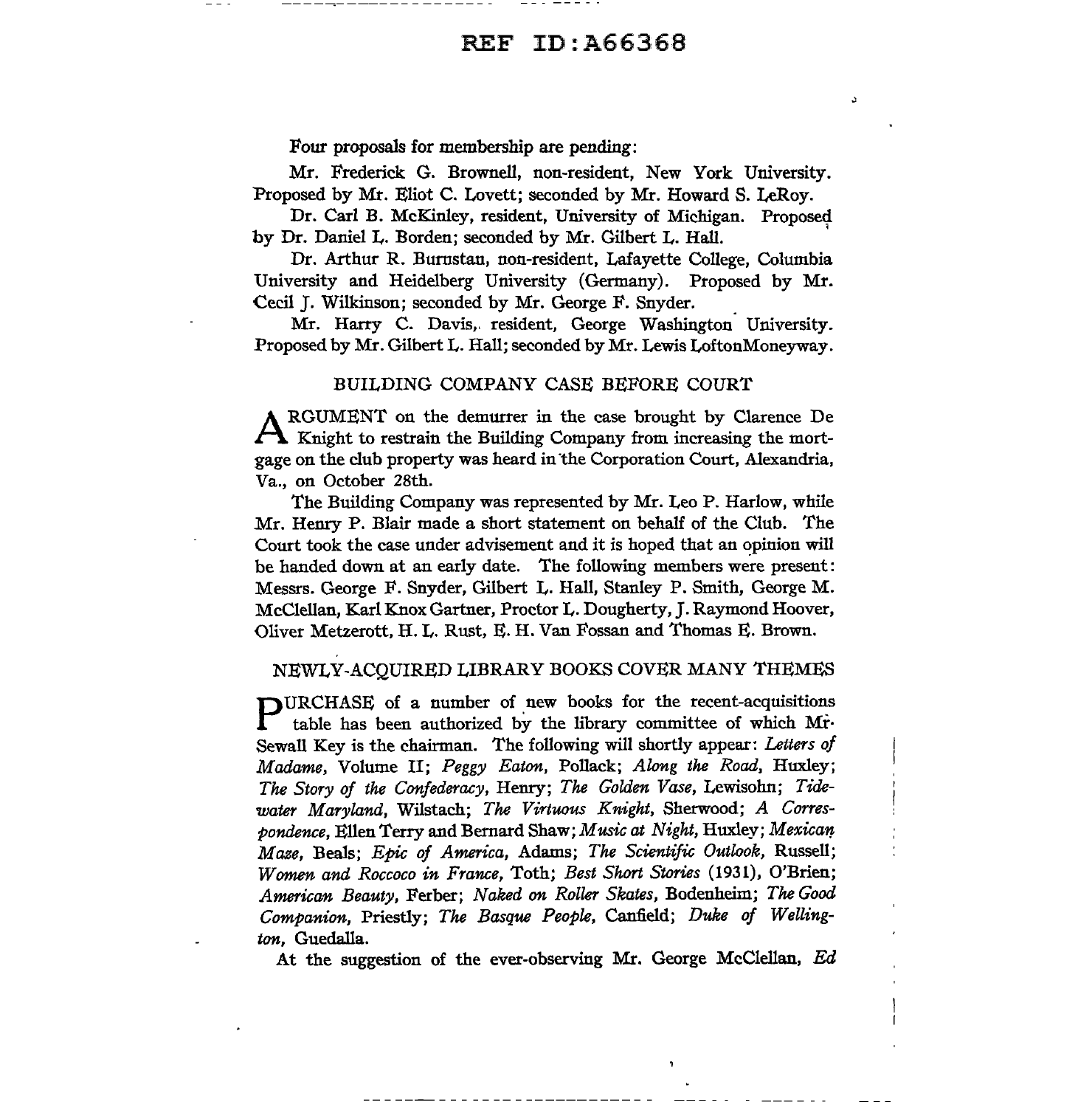*Howe's Weekly* has been removed from the center table in the lounge and hereafter have its place in the newspaper room.

#### THINGS I NEVER KNEW TILL NOW

THAT on the evening of the June (1908) day he was nominated for President of the United States the then Secretary of War William Howard Taft was serenaded at his home on K Street by his fellow members of the University Club who took some fireworks along with them; that the response to the greeting was the first porch speech Taft made in his campaign; that the U. C. gleers sang: "Taft for me! Taft for me! . . . Uni-Uni-Uni-varsity!"

That the Club in the pre-Volstead days sold a special brand of whiskey bearing the Club's name on the label.

That dogs in the days of the Grecian philosophers wore collars. See the mural in the lounge.

That the kitchen does a big business in baking Virginia hams to the order of members, especially when Santa Claus is packing his bags for the chimney trips.

That the Club's first home was at the southwest comer of 16th and K Streets.

That when "Moxie," *chef de salle de tap,* gets provoked his favoriteexclamation is: "Plague take a mosquito!"

That during the joyous Yuletides of yore a bowl of egg-nogg was placed near the entrance door where he who would might nogg.

That Mr. Will Spurgin, who wields a deft paddle 'at ping-pong, was captain of Princeton's hockey team more than a quarter of a century ago.

That the present clubhouse was formally opened on December 31, 1912.

That Mr. J. Raymond Hoover won some sort of trophy at some sort of golf recently.

That the music editor of the *Sunday Star* said in a review that "great is the gnashing of teeth by local organizations which were not included" in Mr. Lewis Moneyway's University Club musicals.